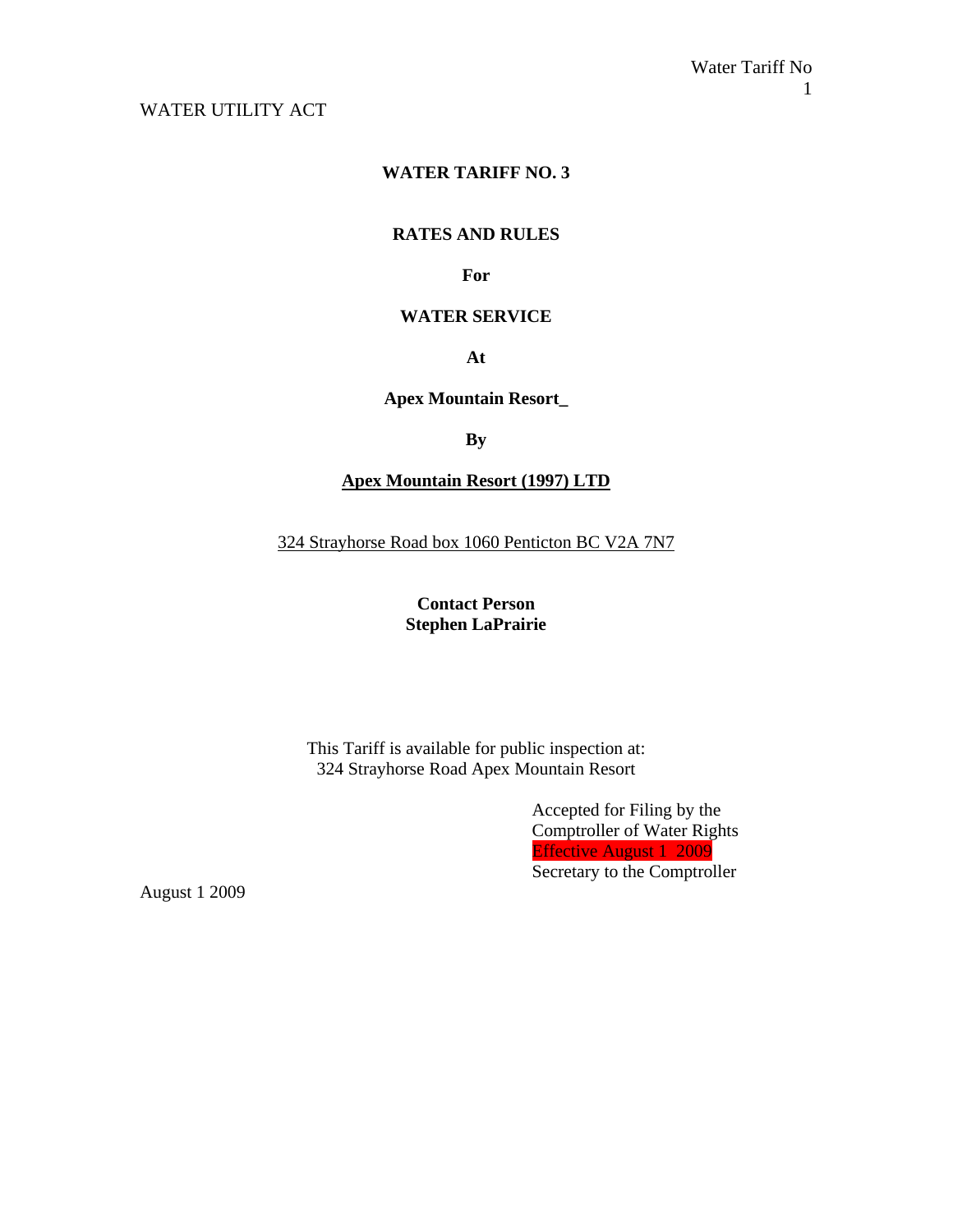#### Definitions

In this tariff the following definitions shall apply:

- (a) "Authorized Premises" means premises which are entitled to, and authorized for, service in accordance with the Certificate of Public Convenience and Necessity of the Utility;
- (b) "Comptroller" means the Comptroller of Water Rights under the Water Act and includes a deputy comptroller or a person appointed by the minister as acting comptroller;
- (c) "Customer" means any person who is the owner or lessee of an authorized premises;
- (d) "Domestic Service" means in-house use plus lawn & garden sprinkling to a maximum area of .5 of an acre;
- (e) "Premises" means land and buildings thereon;
- (f) "Rate" includes
	- (1) a general, individual or joint rate, fee, charge, rental or other compensation of the **Utility**
	- (2) a schedule or tariff respecting a rate;
- (a) "Service" shall include:
	- (1) the supply of water provided by the Utility to the customer,
	- (2) the plant, equipment, apparatus, appliances, property and facilities employed by or in connection with the utility in providing the supply of water to the property line of the premise.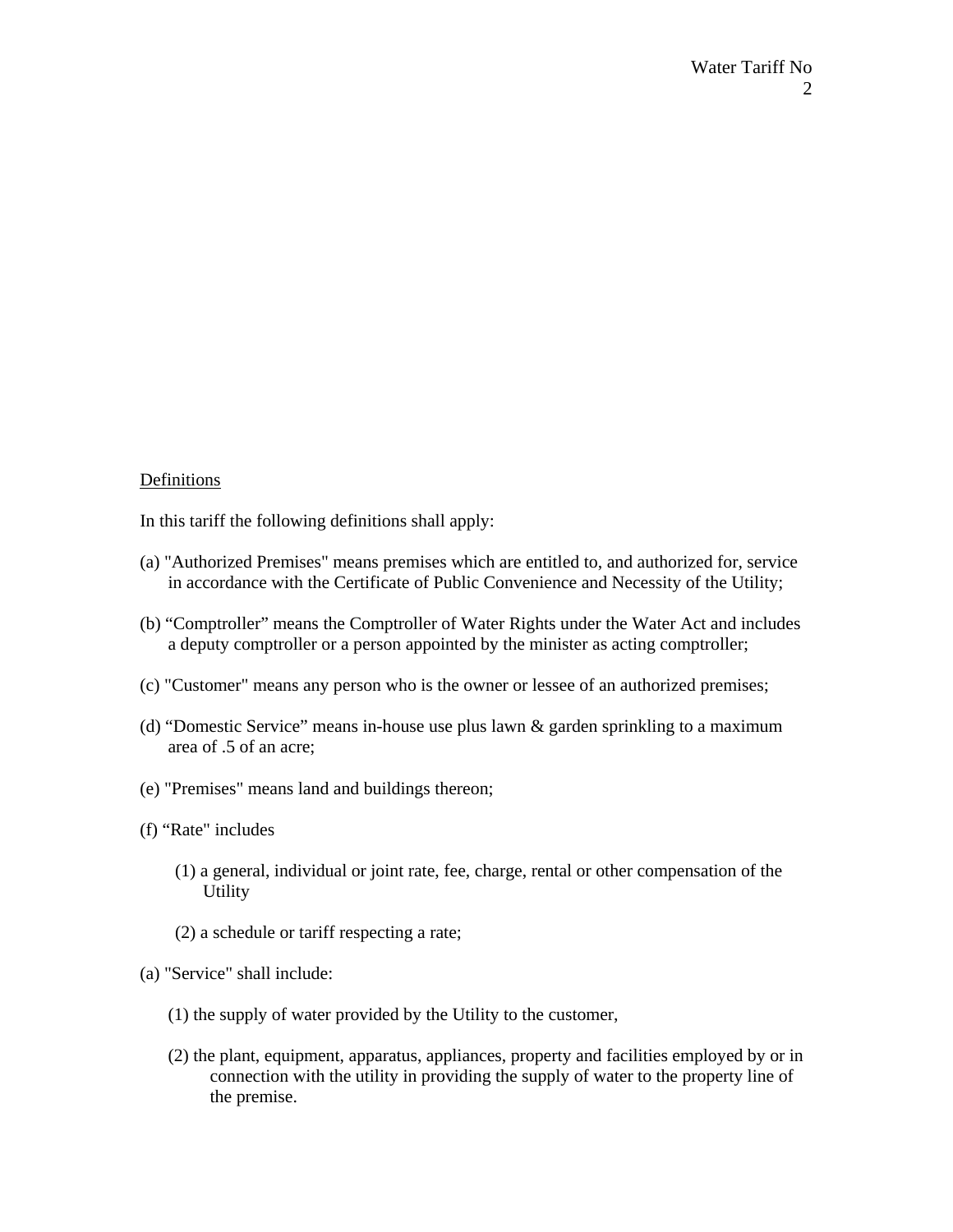(a) "Unit" means a building of accommodation occupied separately or to be occupied separately by an owner or lessee and, which either separately or jointly with other units, receives service from a connection to the Utility's waterworks and, without restricting the generality of the foregoing, includes the separate units of accommodation in all dwellings.

(b) "Utility" means **\_Apex Mountain Resort (1997) LTD**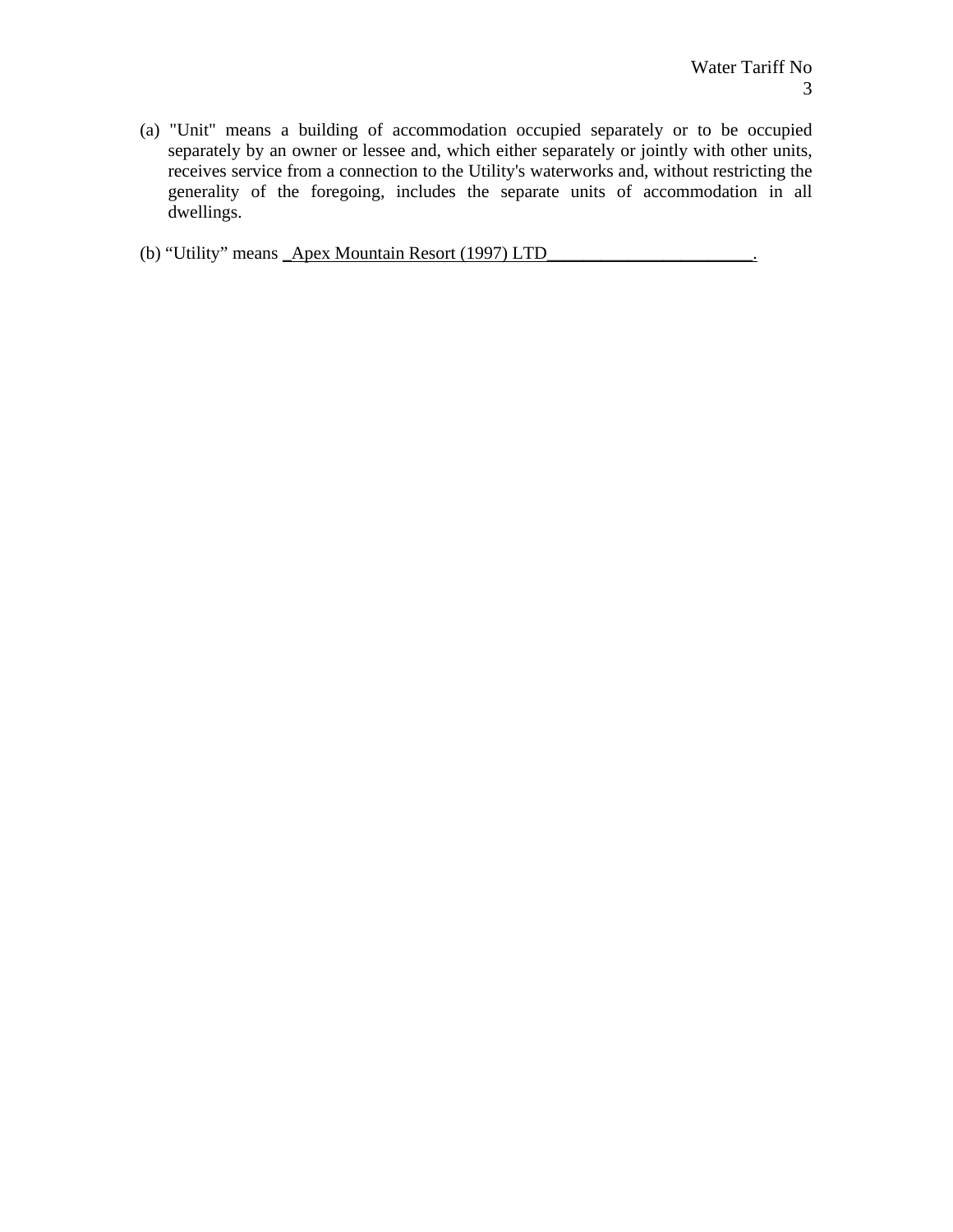## **Terms and Conditions**

### 1. Application for Service

For authorized premises, charges for service are intended to recover the Utility's costs. The following charges are applicable depending upon the circumstances:

(a) At the time an application is made for service to premises which had not previously been connected for service, the applicable charge shown in Schedule " $A(a)$ " and/or " $A(b)$ " of this tariff shall be paid by the applicant.

#### (b) A turn-on fee of \$150.00 shall be applicable when:

(i) a turn-on of a valve at an existing curb-stop is made at a date after the service connection was installed;

(ii) a customer becomes re-connected after service has been shut-off at the request of the customer, for non-payment of rates, or for violation of these terms and conditions.

(c) There is no charge for service shut-off.

(d) At the time an application for service is made by a new customer, an administration charge of \$25.00 shall apply. This charge is not only applicable for a new connection, but also when a new customer, either owner or lessee of the premises, commences receiving service to an existing authorized premises.

## 2. Billing and Payment

All bills are issued **quarterly** and are due and payable within fifteen days of the date of issue. Flat rates (and flat rate portion of metered rates) are billed in advance of service. For metered rates, excess consumption is billed in arrears. If the amount due on any bill has not been paid in full within (30) thirty days from the date of issue a service charge of 20% annually shall be applied to all out standing debt.

If a cheque is returned by the customer's financial institution an administration fee of \$25.00 will be charged.

Multiple Dwellings that are part of a strata shall be billed under one billing as per #9 Multiple Dwellings.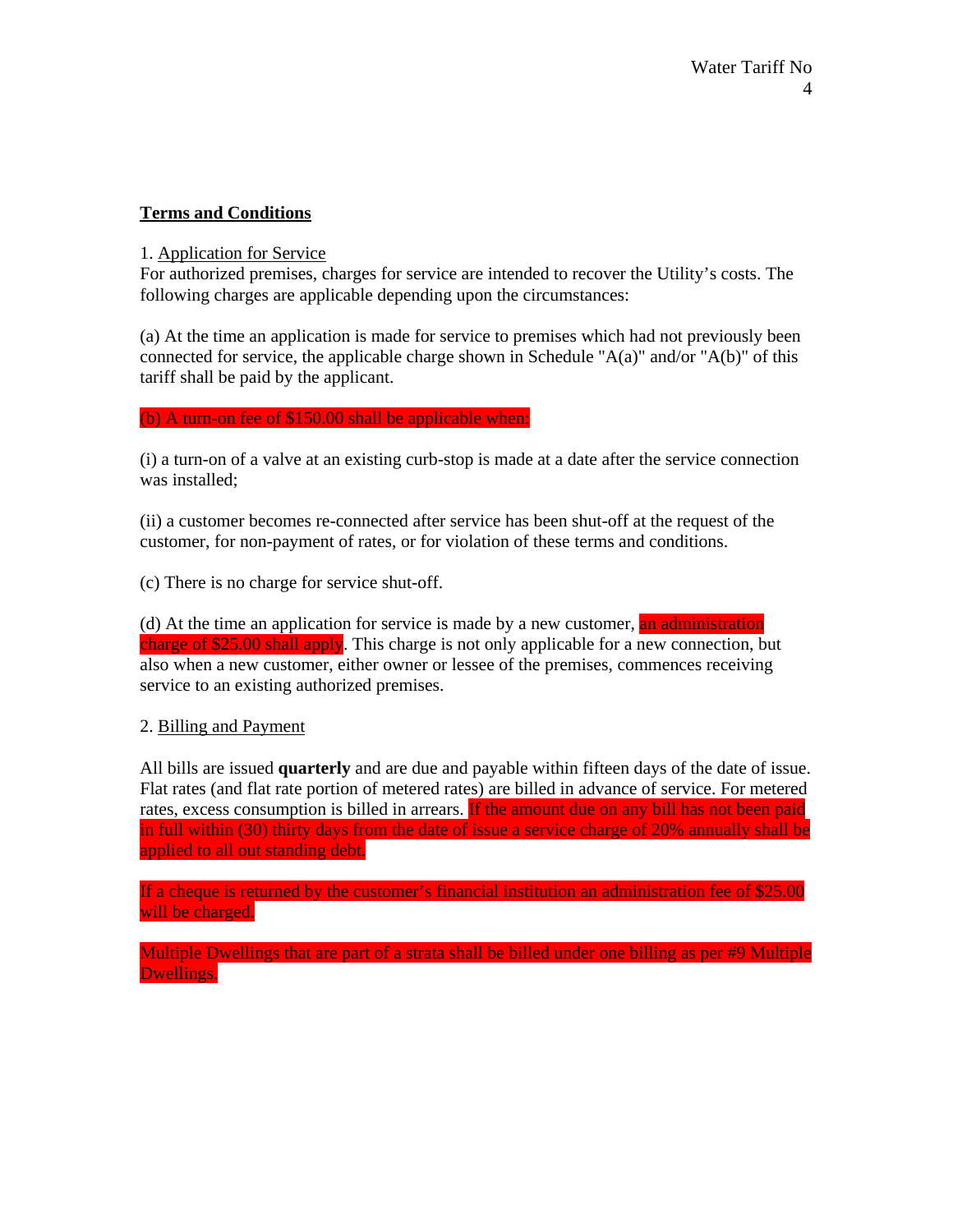## 3. Service Shut-Off due to Non-Payment

When an account becomes one month overdue service may be shut off upon 15 days' written notice. A notice mailed to the last known postal address of the customer shall be deemed good and sufficient notice. A collection charge of \$75.00 shall be paid each time a Utility representative attends a customer's premises to disconnect service, following the issuance of a shut-off notice.

Service will not be turned on until all outstanding charges against the service, including the collection charge have been paid.

## 4. Discontinuance of Service

(a) Customers must give at least two working days' notice in writing at the office of the Utility when requesting discontinuance of service and shall be liable for payment for all service until such service has been discontinued.

(b) Any customer who desires to discontinue the use of water for any of the purposes stated in his application for service shall give notice of his intention, in writing, at the office of the Utility, and shall further show that any fittings used for the supply of water for such purposes have been disconnected.

(c) The Utility may discontinue service to any customer who contravenes the terms and conditions contained in this tariff. In the event of further contravention of the tariff, the Utility may detach the service connection from the customer's premises and, upon reapplication for service; the customer shall be liable to pay the Utility's cost of performing the said detachment and re-connection in addition to other applicable rates and charges.

## 5. Access to Premises

The Utility shall have the right of access to the customer's premises at all reasonable times for the purposes of making connections, reading meters, inspecting pipes and appurtenances, checking on the use or waste of water or determining compliance with these terms and conditions.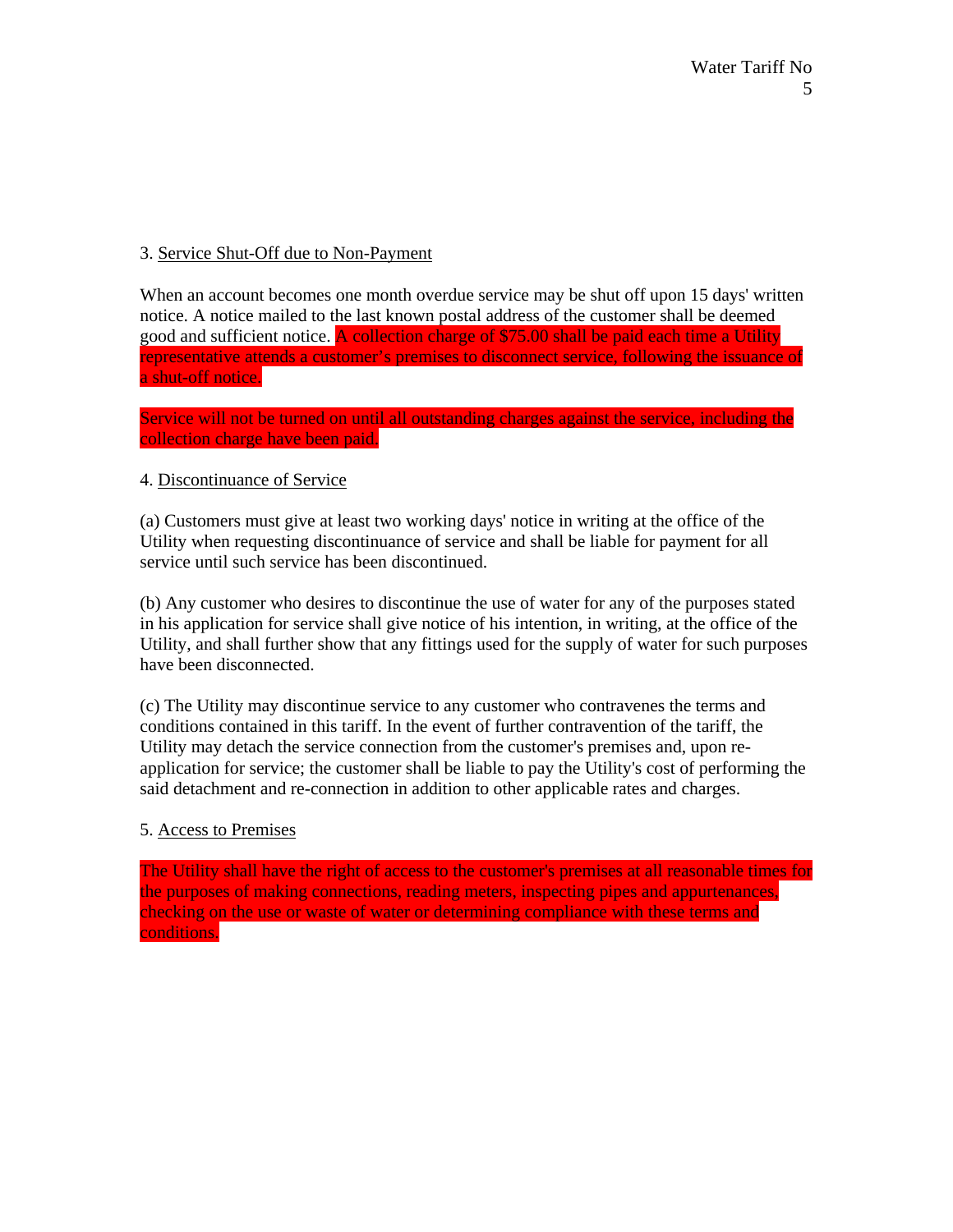## 6. Interruption of Service

The Utility intends to maintain at all times an adequate and continuous supply of water at suitable pressures but accepts no liability for interruptions due to circumstances beyond its control. However, for the interruptions in excess of 48 hours, a proportionate rebate will be allowed to customers served on flat rates.

## 7. Restriction of Use of Water

The Utility may restrict or prohibit the use of water for gardening, sprinkling, air conditioning, the filling of swimming pools, or other purposes when, in its opinion, such action is necessary to conserve the water supply or to maintain water pressure. A customer who contravenes water use restrictions may receive one warning notice per calendar year before a fine for contravention applies. A notice delivered to the customer's premises shall be deemed good and sufficient notice of a contravention. For each subsequent contravention during the calendar year, a \$50.00 fine is applicable.

## 8. Limits on Water Use

No customer shall sell or dispose of any water or permit same to be carried away, or use water or allow it to be used in premises, or for purposes other than those stated in the customer's application for service.

The Utility may, if in its opinion an undue amount of water is used at any time by any customer being served under a flat rate, install a water meter and thereafter charge the customer in accordance with the meter rates included in this tariff. All such meters shall remain the property of the Utility.

## 9. Multiple Dwellings

In the case of apartment houses, duplexes or houses containing one or more suites, each such accommodation, whether or not self-contained, shall **not** be considered as a separate customer unless it is so specified in a schedule of this Tariff.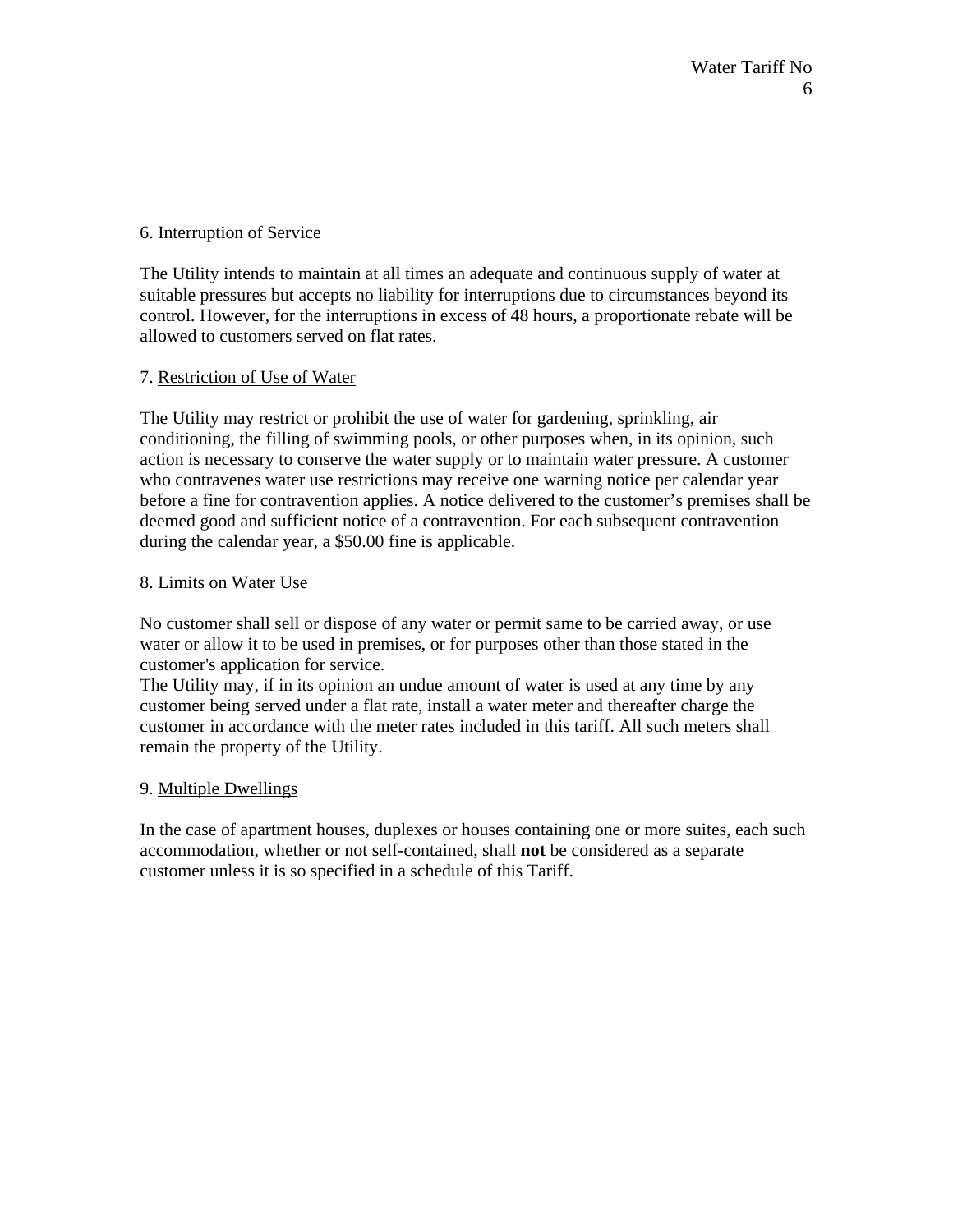## 10. Work to be done by the Utility

No person, who is not an agent or employee of the Utility, shall make any connections with or alterations to or tamper with any of the Utility's waterworks, including any water meter belonging to the Utility, nor turn on or off any valve or curb stop of the Utility, without prior authorization by the Utility in writing.

#### 11. Minimum Size of Services

The minimum size of pipe used to serve any one premises shall be 3/4" (19mm) nominal diameter. The type and diameter of pipe used on the customer's premises should be selected with due consideration of pressure losses from friction.

#### 12. Minimum Earth Cover Over Services

All services on the customer's premises shall be buried below the maximum depth of frost penetration but in any event at a minimum depth of \_6\_\_ feet below the surface of the ground. Extra protection from frost will be required if service line passes beneath driveway or road

#### 13. Ownership of Service

All water service pipes and fittings carrying water from the main to the customer's property line shall be the property of the Utility.

## 14. Stop Cock

The customer shall provide a shut-off valve (stop cock) inside each of the customer's buildings in which water is used, for the use of the customer in case of leaky or defective pipes or fixtures, or in case the premises is vacated.

## 15. Customer's Service Pipes

Service connection materials installed on the customer's premises shall be rated by the manufacturer to sustain a minimum working pressure of 160 psi (1100 kilopascals). No service pipe or fitting shall be covered until they have been inspected and approved by the Utility.

15.1 Customers Premise Definition Prior to energizing the water service a site inspection by the utility. The premise must be at lock up stage with heat. At this time the utility will finalize the true definition of the unit(s).

15.2 Renovation In the case of renovations to the premise the utility will require notification of change to determine proper bill of water usage. Failure to give notice will result in termination of service all reconnection fees will apply.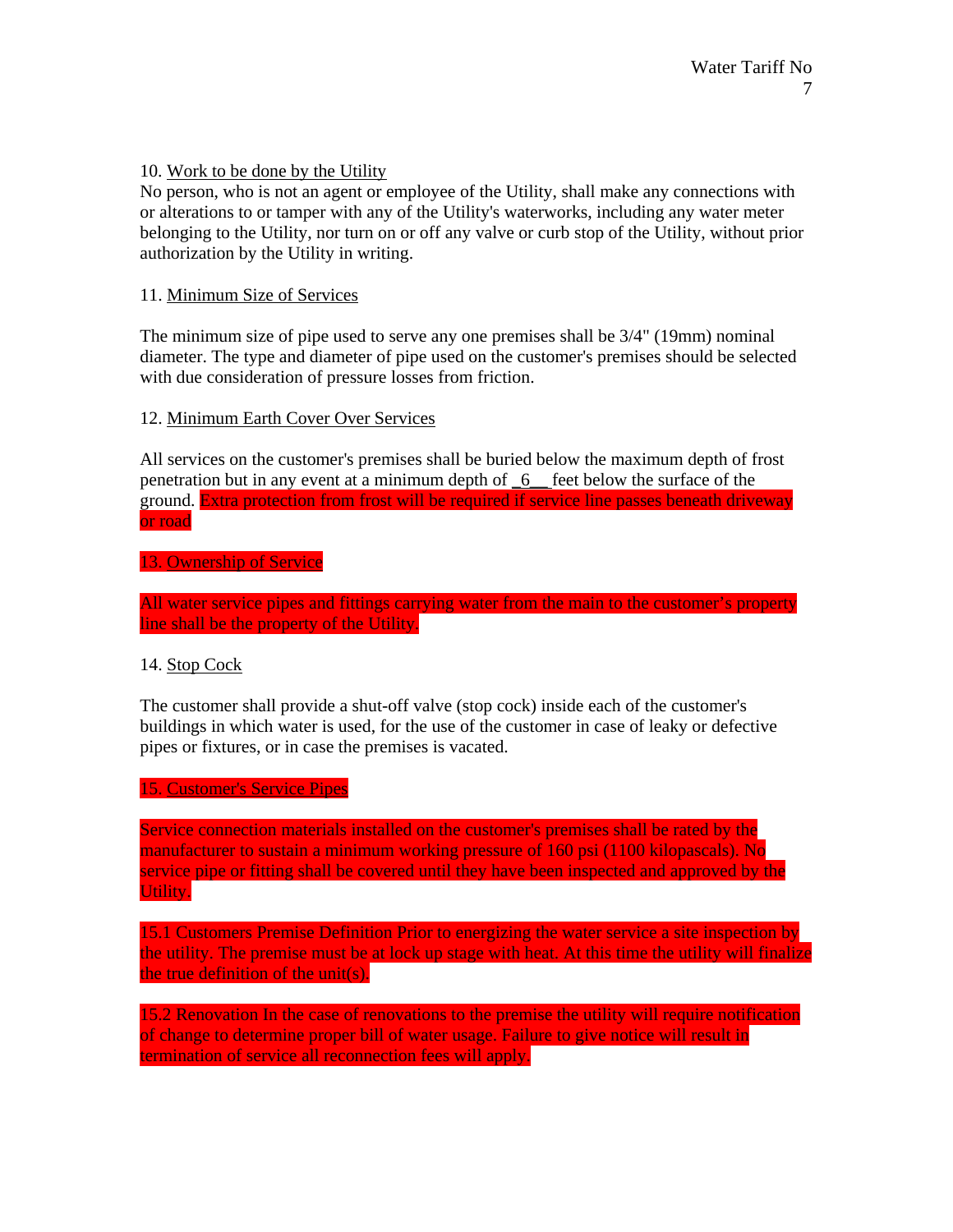16. Dangerous Cross-Connections The customer shall not permit the plumbing on their premises to be connected to any source of water supply other than the Utility's, or to any potential source of contamination, without first obtaining the Utility's permission in writing. Any back-flow preventers deemed necessary by the Utility to prevent the entry of contaminants shall be installed at the customer's expense. These devices are to be serviced annually with documentation forward to the utility on an annual basis. This inspection is to be done at the customer's expense.

## 17. Condition of Customer's Pipes and Fixtures

All customers at their own risk and expense shall keep their pipes, stop cocks and other fixtures in good working order and shall protect them from frost and other damage. The Utility shall, within a reasonable time notify the customer of any leaky pipes and fixtures that are evident on the premises. If the necessary repairs are not made within two (2) working days after such notice has been given, or when the condition of the pipes or fixtures is such as to cause damage to property or material waste of water or damage to property, then without further notice the Utility may shut off the water supply. The water shall not be turned on again until such repairs have been made to the satisfaction of the Utility, and the charges paid as provided by clauses 1 and  $4(c)$  of this tariff. No person whose water supply is shut off pursuant to this section shall have any claim against the Utility for discontinuance of supply.

#### 18. Notice of Service Shut-off

The Utility shall have the right at all times to shut off the water supply temporarily to any premises in order to make repairs, replacements, alterations and extensions to the Utility's waterworks as shall, in the opinion of the Utility, be deemed necessary. Whenever possible the Utility will give reasonable advance notice of shut-off, and, in all cases where the Utility expects service to be interrupted for 24 hours or more, the Utility shall give advance notice to its customers.

### 19. Application for Extension of Service

For lots not authorized for service, all applications for extension of water service shall be made in writing by the owner or lessee of the premises to which the application refers, or by the owner's duly authorized agent. All applications for service shall state:

(a) The purpose(s) for which the service is to be used (i.e. domestic, commercial, irrigation, etc.);

(b) The legal description of the property;

(c) The number and location of the premises to be served.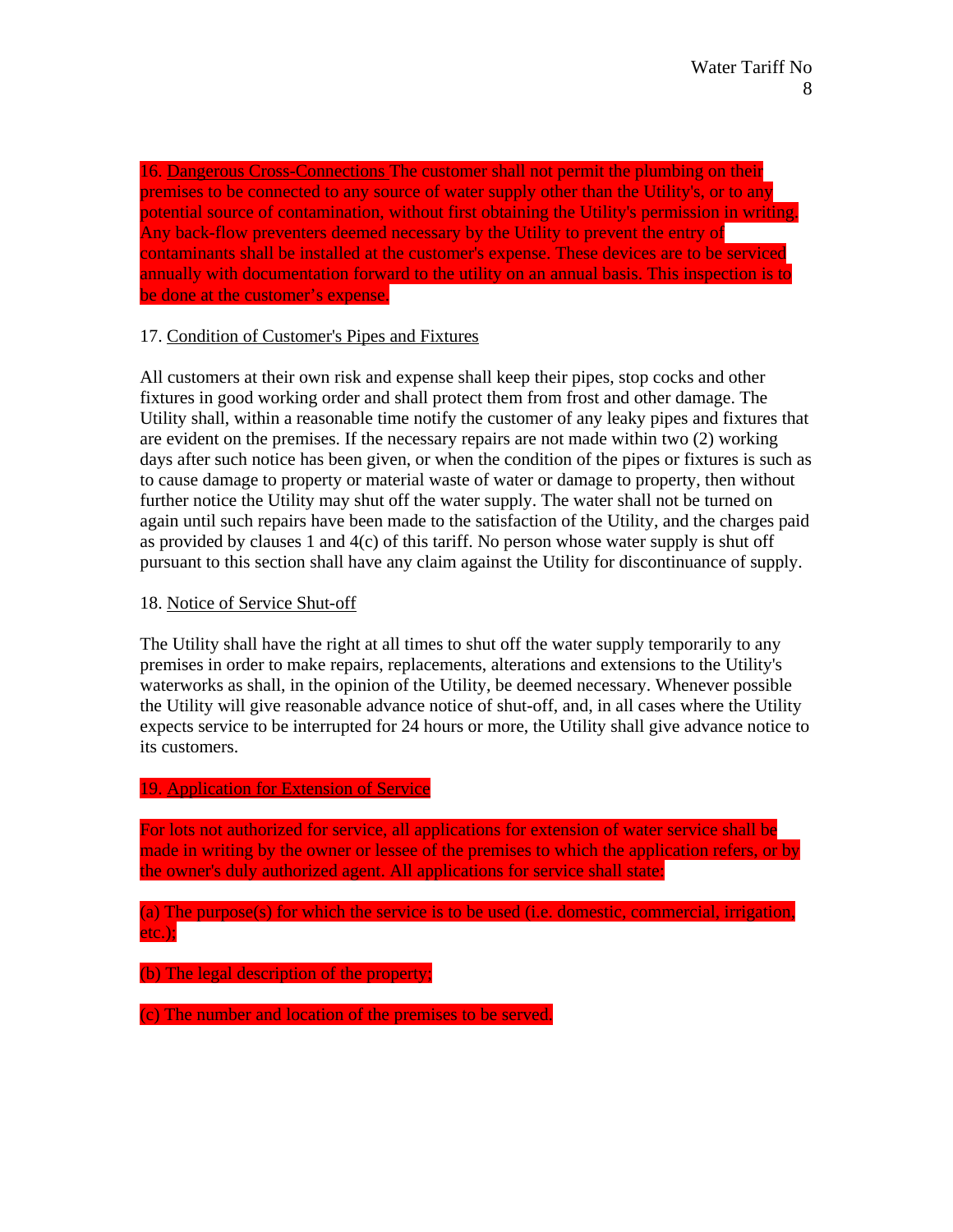Charges for extension of service are intended to recover the Utility's costs. For each application, an initial deposit of \$200 is required to be paid at the time of application. Additional costs incurred by the Utility for legal, engineering and other fees, including utility staff time, will be payable by the applicant and may require further deposits prior to undertaking certain aspects of the application process.

Each application for extension of service requires an amendment to the Utility's Certificate of Public Convenience & Necessity (CPCN) to include the lot(s) within its authorized service area. In response to each application, the Utility will detail the terms and conditions of service including all rates and charges applicable. Prior to the issuance of an amended CPCN, confirmation is required that either a deposit into the Utility's Deferred Capacity Trust Fund under Schedule B of this tariff has been made or that additional works have been constructed and contributed to the Utility by the applicant as required by the Comptroller of Water Rights.

Once the amended CPCN is issued, and while the lot(s) are not receiving service, availability of service charges under Schedule G of this tariff will be applicable.

Additional applications shall be made for all extensions of service to additional premises and for additional purposes.

#### 20. Water Main Extensions

#### General Provisions

20.1 Any waterworks installed pursuant to an application for extension of service shall be the sole property of the Utility.

20.2 The size, type, quality of materials, and their location will be specified by the Utility and the actual construction will be done by the Utility or by a construction agency acceptable to it.

20.3 In arriving at the length of the main extension necessary to render service to any point, the distance from such point to the nearest distribution main shall be considered along lines of proper construction and common practice in the location of public waterworks, due consideration being given to the general layout of the Utility's system. The length of the extension shall be measured along the lines of proper construction from the nearest distribution main to the middle of the furthest property to be served.

20.4 The Utility will not be required to make extensions where road grades have not been brought to those established by public authority.

20.5 Where an extension must comply with a law, statute, bylaw, ordinance, regulation, specification or order of a public authority, the estimated cost of the extension shall be based upon the waterworks required to comply therewith.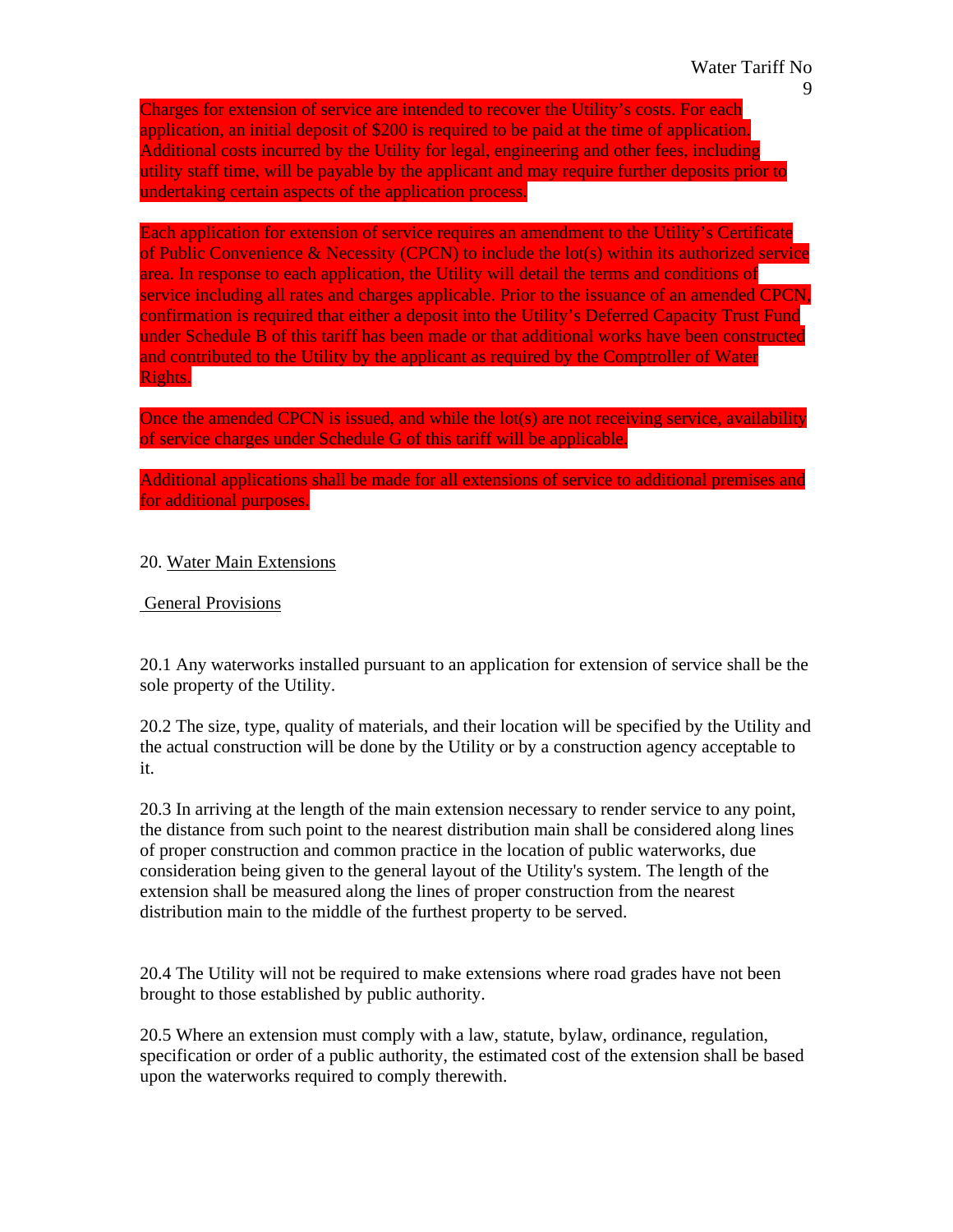## Method of Allocating Advances and Refunds

## 20.6 Advances by original applicants:

When more than one applicant is involved and an advance is required in payment for a main extension the amount of the advance shall be divided equally or as otherwise agreed among the applicants are made known to the Utility.

## 20.7 Advances by subsequent customers:

An extension charge equal to a pro-rata share of the original cost of the main extension shall be collected by the Utility from each additional customer who connects to the original main extension within five years. The extension charge collected above shall be refunded equally **or as otherwise agreed** to the customers who already have advances deposited with the Utility as a result of connection to the extension, so that in the result all subscribers will have paid their pro-rata share or as otherwise agreed by them and made known to the Utility.

20.8 Advances which may be required from applicants in payment for extensions will be held by the Utility without interest. Refunds will be made in accordance with these rules and no person will have refunded to him an amount in excess of the amount of his advance. Refunds will be paid to the current registered owners of the properties on account of which the deposits were received. Any amount not used by the Utility for construction of the extension and not refunded at the end of five years from the date the advance was received by the Utility from the original applicant or applicants will be retained by the Utility and transferred to the "Deferred Capacity Trust Fund" account. Thereafter additional customers will be connected without being required to pay the extension charge.

## 21. Winter Construction

The Utility reserves the right to refuse to make extensions and install service pipe to a customer's property line under frost conditions in the winter months that would make the undertaking impractical or in the Utility's opinion, excessively costly.

## 22. Amendments to Tariff

The rates and charges recorded in this tariff are the only lawful, enforceable and collectable rates and charges of the Utility, and shall not be amended without the consent of the Comptroller. The Comptroller, on his own motion, or on complaint of the Utility or other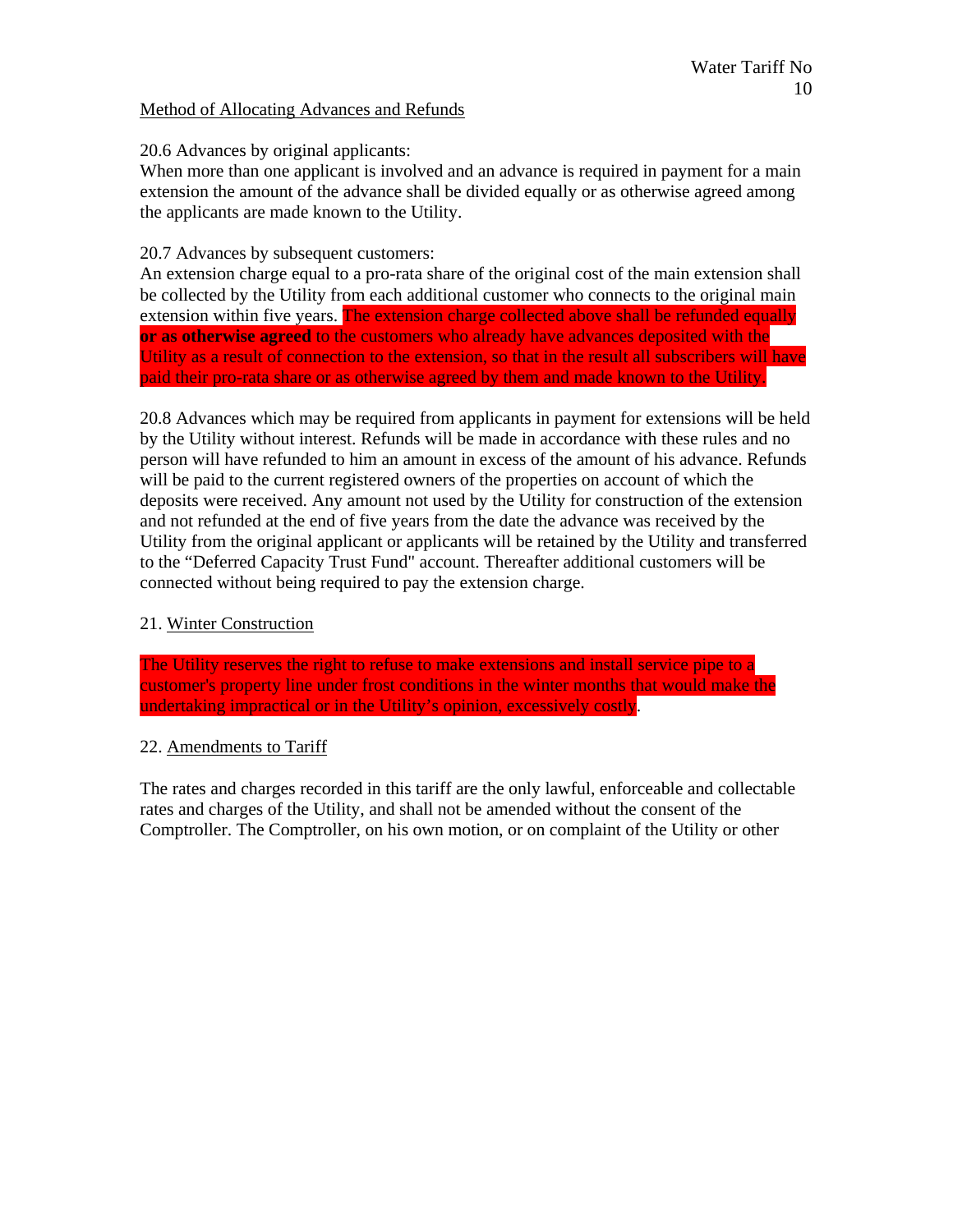interested persons that the existing rates in effect and collected or any rates charged or attempted to be charged for service by the Utility are unjust, unreasonable, insufficient, unduly discriminatory or in contravention of the Water Utility Act, regulations or law, may, after investigation, determine the just, reasonable and sufficient rates to be observed and in force, and shall, by order, fix the rates.

The Utility may submit to the Comptroller, by letter of application together with full supporting documentation, proposed amendments to rates and charges, and other terms and conditions of service. After initial review of the application, the Comptroller may require the Utility to give an acceptable form of notice of the application to its customers and other interested persons. The notice will state a specific time period within which any interested persons may submit objections to the application to the Comptroller. After investigation of the application and any objections thereto, the Comptroller will decide the matter and notify all interested persons of his decision.

## 23. Disputes

In case of disagreement or dispute regarding the application of any provision of these terms and conditions, or in circumstances where the application of the terms and conditions appears impracticable or unjust to either party, the Utility, or the applicant or applicants, may refer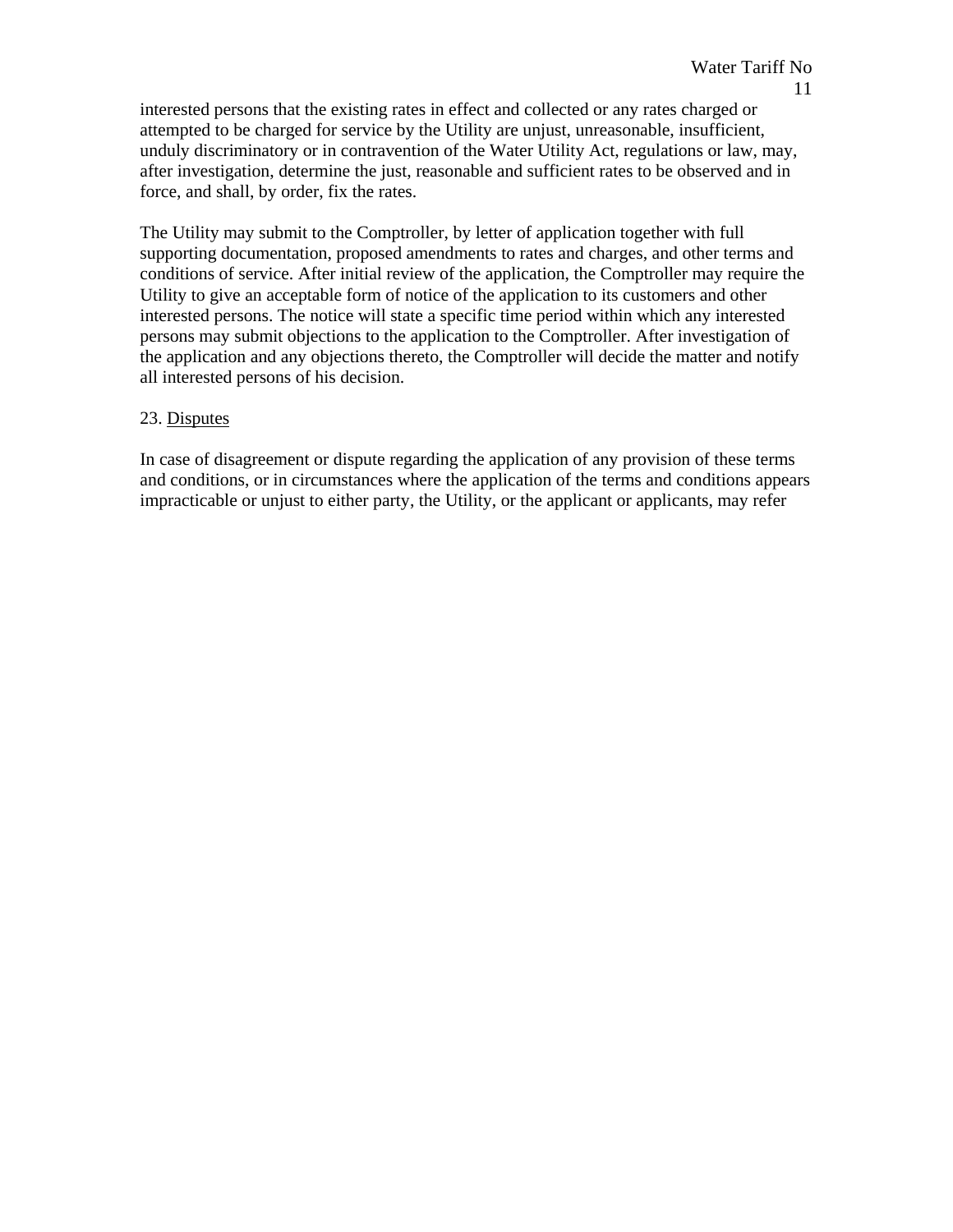### **Schedule "A" - Water Service Connection**

The charges shown below apply to connections to a main (Page 2, Section 1).

The connection charge (a) recovers the cost incurred by the Utility, and not otherwise recovered, of installing a service connection from the water main to a curb stop and, if required, a meter at the property line of the customer's premises or in the building. Cost herein includes any administrative overhead incurred.

Where, at a time prior to a customer's application for service, a service connection has been installed at no cost to the Utility or at a cost otherwise recovered by the Utility, then upon connection of the service pipe, the rate shown in (b) below shall be paid upon application for service.

- (a) Connection Charge: Actual Cost
- (b) Connection of customer's service pipe to an existing curb stop up \$100.00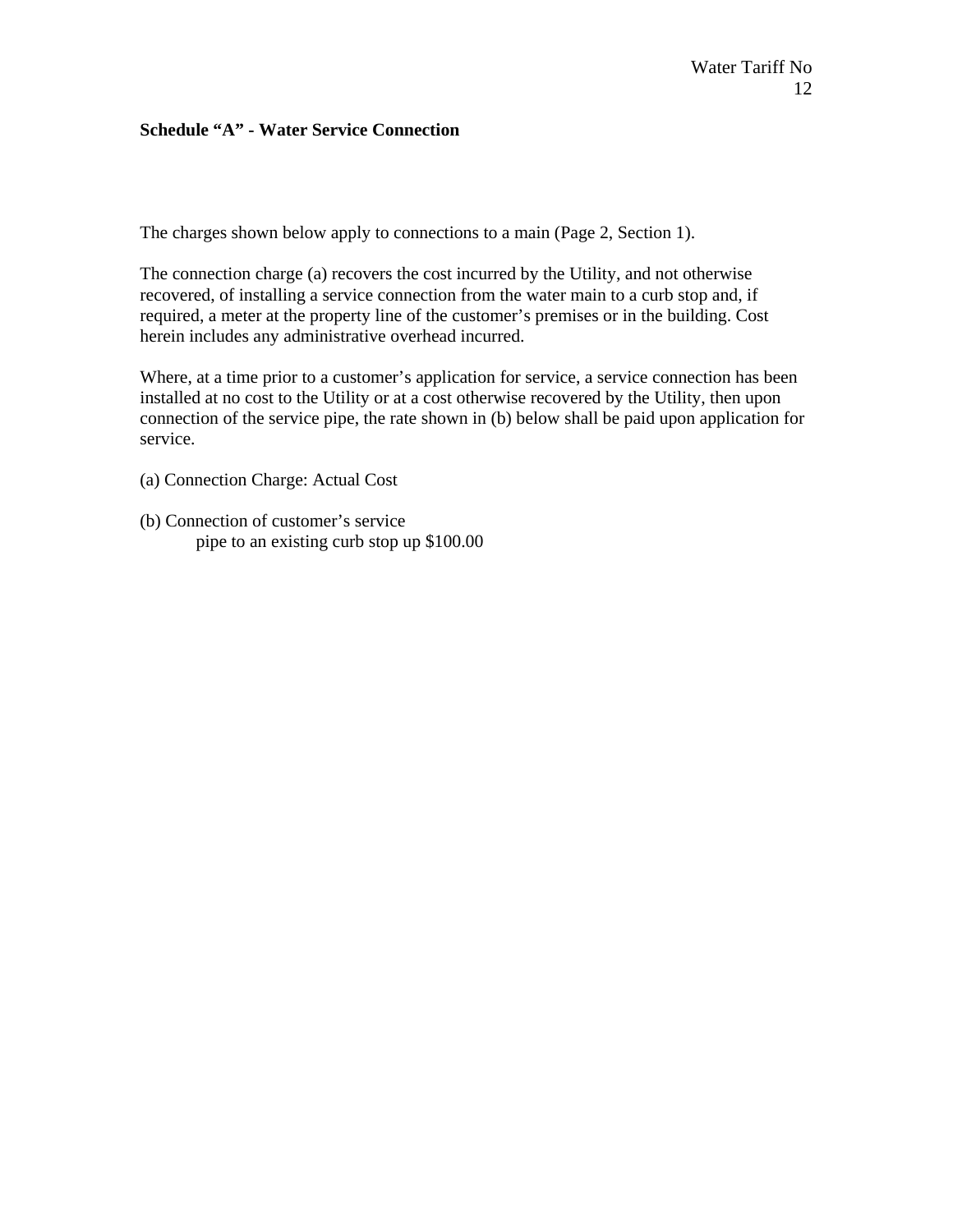## **Schedule "B" - Contribution in Aid of Future Construction**

Where as a result of premises becoming qualified as authorized premises a greater number of units require or may require service from the utility, thus utilizing waterworks capacity presently or in the future, then, upon application for an extension of service, in addition to the connection charge and any main extension costs, the charge shown below shall be paid.

For each domestic service premises qualifying as authorized premises \$270.00 per pillow unit

The following table shows the equivalent pillow units for different types of residential premises

| 1. Single family dwelling   | 6.0 pillows |
|-----------------------------|-------------|
| 2. Duplex dwelling          | 9.2 pillows |
| 3. Three bedroom condo      | 9.2 pillows |
| 4. Two bedroom condo        | 4.6 pillows |
| 5. One bedroom condo        | 2.4 pillows |
| 6. Studio condos            | 2.0 pillows |
| 7. Hotel room with two beds | 2.4 pillows |
| 8. Hotel rooms with one bed | 2.0 pillows |
| 9. Townhouses               | 6.0 pillows |

Note: 1. For other than a single family premise, the charge shall be calculated on a domestic service equivalent basis.

2. Monies collected are to be deposited to the Utility's Deferred Capacity Trust Fund and may only be released with the written authorization of the Comptroller of Water Rights.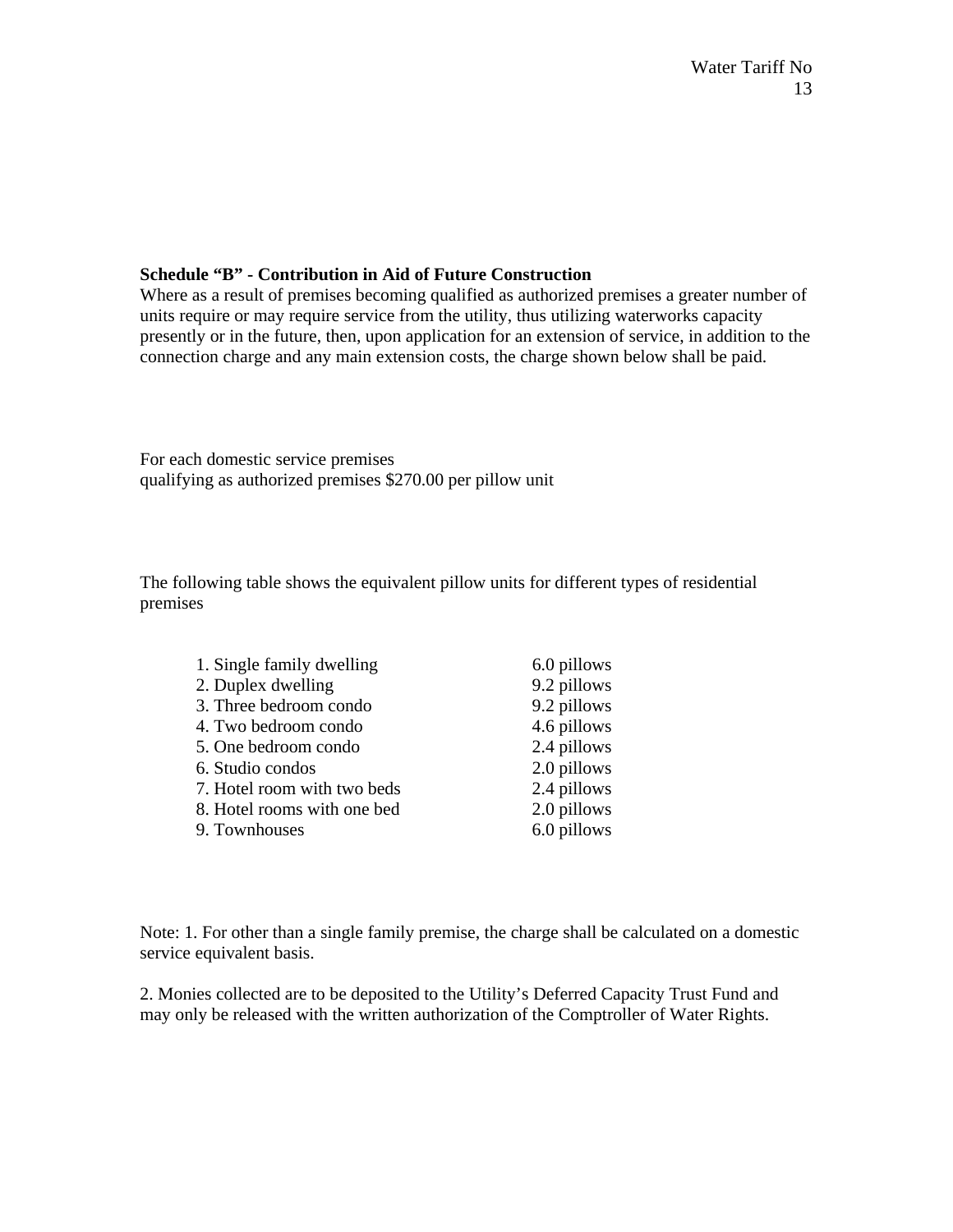## **Schedule "C" - Domestic Service Flat Rates**

Applicability: To domestic service customers receiving service

| <b>Type of premise</b>        | # pillows        | Rate/year |
|-------------------------------|------------------|-----------|
|                               |                  |           |
| <b>Single Family Dwelling</b> | 6                | 505.00    |
| <b>Duplex</b>                 | 9.2              | 1010.00   |
| <b>Town House</b>             | 6                | 505.00    |
| <b>Condos</b>                 |                  |           |
| <b>Studio</b>                 | 2                | 210.40    |
| <b>One Bedroom</b>            | $\overline{2.4}$ | 280.50    |
| Two Bedroom.                  | 4.6              | 350.60    |
| Three bedroom                 | 6                | 420.75    |
| <b>Hotels</b>                 |                  |           |
| <b>One bed</b>                | $\overline{2}$   | 210.40    |
| <b>Two beds</b>               | 2.4              | 280.50    |
| <b>Three beds</b>             | 4.6              | 350.60    |
| <b>Four Beds</b>              | 6                | 505.00    |

Notes: 1. Hotel room with lock offs are considered to be separate units 2. Each side of a duplex is considered to be a separate unit

 3 From the above rates 15% per billing will be deposited into a Replacement Reserve Fund and may only be released with the written permission of the Comptroller of Water Rights.

 4. Any unit or dwelling not meeting the above description ill be assessed by maximum density

5. All units subject to site visit to determine billing definition.

6 All units with plumed in open lofts will have the lofts counted as an extra bedroom.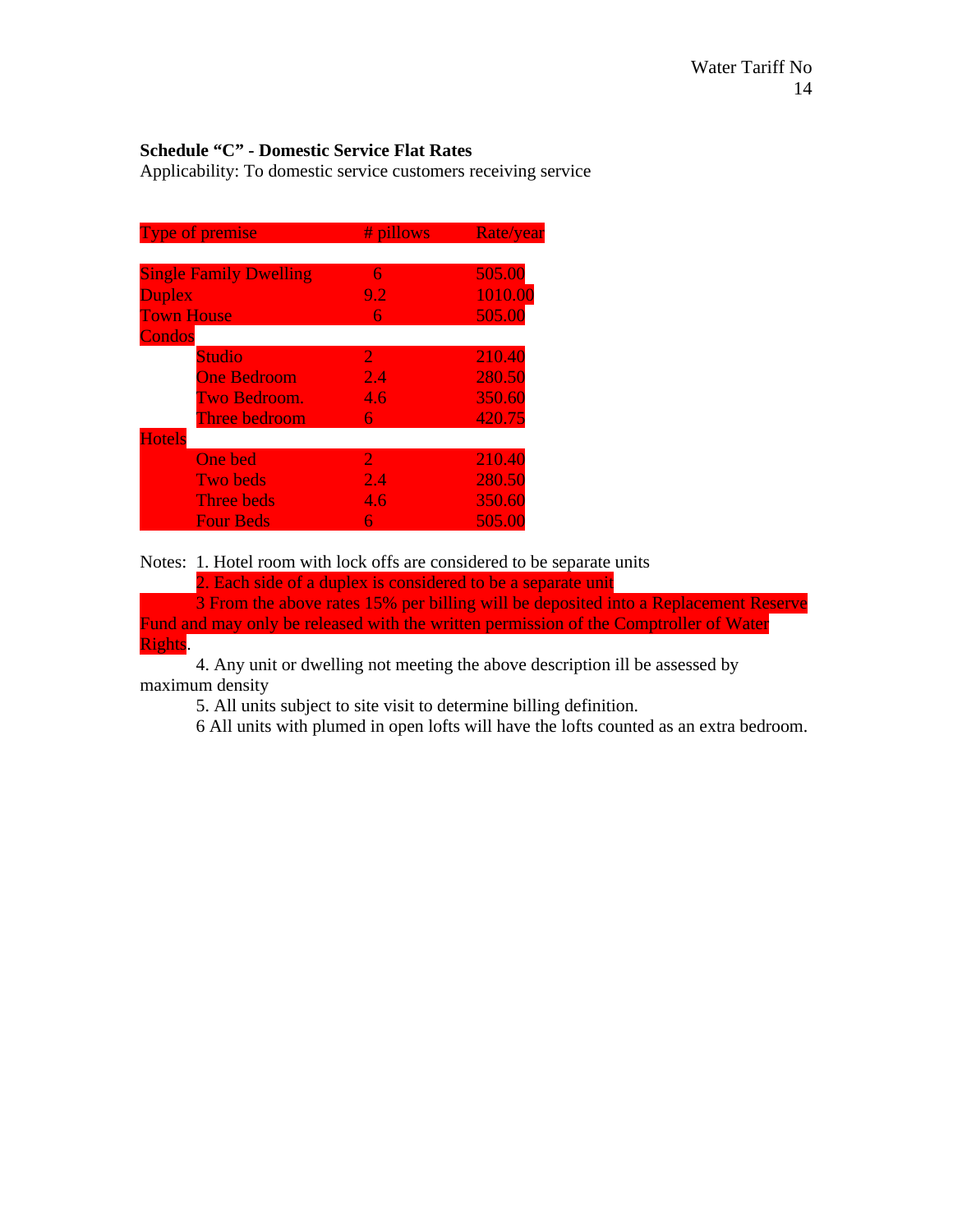# **Schedule "D" -Commercial Flat Rates**

Applicability: To all commercial customers receiving service.

| Rates                                                                                                                                                                                                            |                                                  |                              |  |
|------------------------------------------------------------------------------------------------------------------------------------------------------------------------------------------------------------------|--------------------------------------------------|------------------------------|--|
|                                                                                                                                                                                                                  | <b>Restaurants, Lounges, Day Lodges,</b>         |                              |  |
|                                                                                                                                                                                                                  | <b>Coffee Shops, and food Outlets</b>            | 11.22 per authorized seating |  |
|                                                                                                                                                                                                                  |                                                  | Capacity per year            |  |
|                                                                                                                                                                                                                  | <b>Other Properties with less than 6 outlets</b> | 505.00 per year              |  |
|                                                                                                                                                                                                                  | <b>Commercial Laundry Outlets</b>                | $505.00$ per year            |  |
|                                                                                                                                                                                                                  | <b>Coin Laundry Outlets (Max 6 units)</b>        | $505.00$ per year            |  |
| Note: From the above rates collected, 15% per customer will be deposited into a<br>Replacement Reserve Trust Fund and may only be released with the written<br>authorization of the Comptroller of Water Rights. |                                                  |                              |  |

Seating capacity is taken from occupancy permit issued by health for the establishment.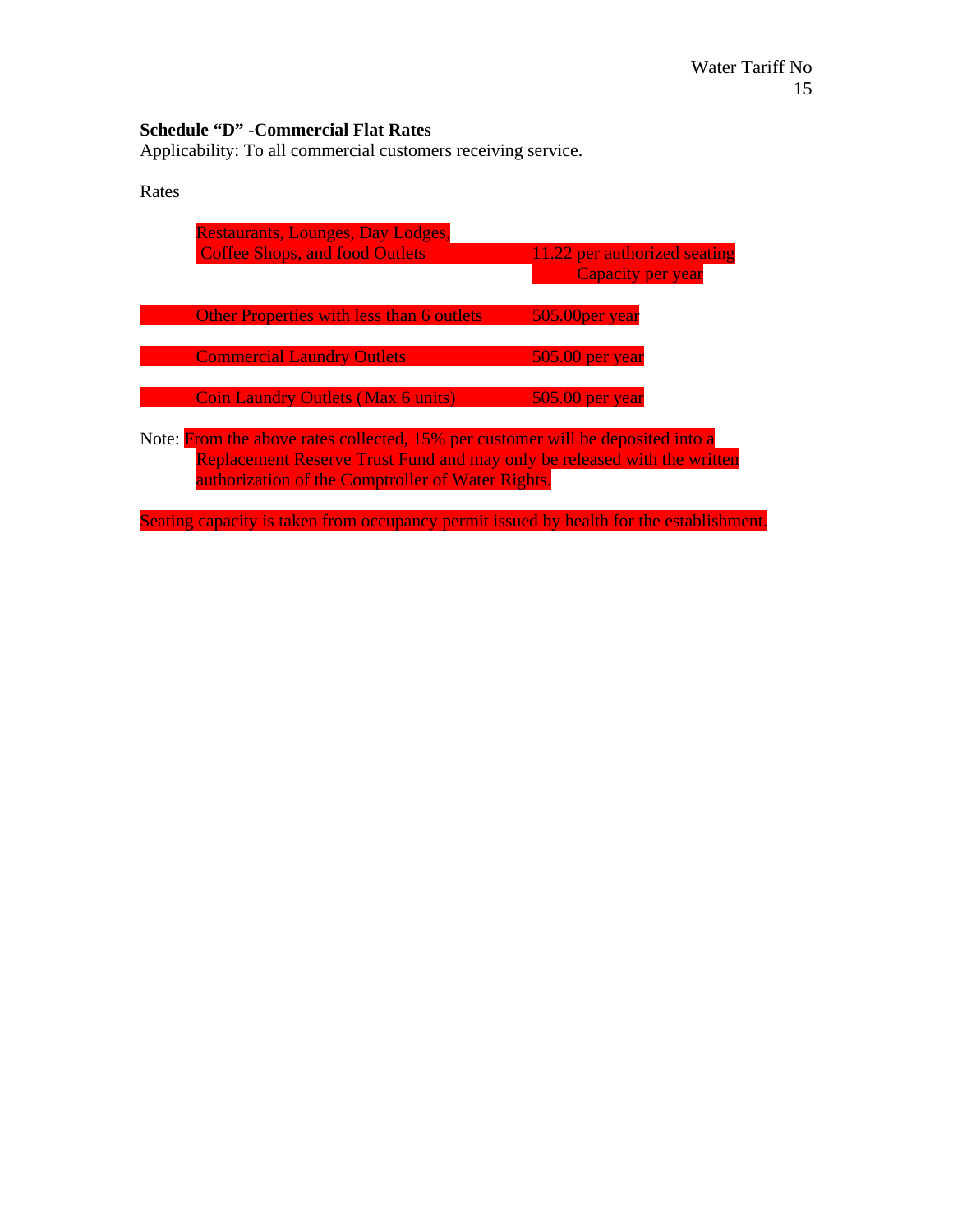**Schedule "E" -Meter Rates -Domestic, Agricultural, Hobby Farming, Irrigation, Industrial and Commercial Establishments** 

Meter rates are not applicable at this time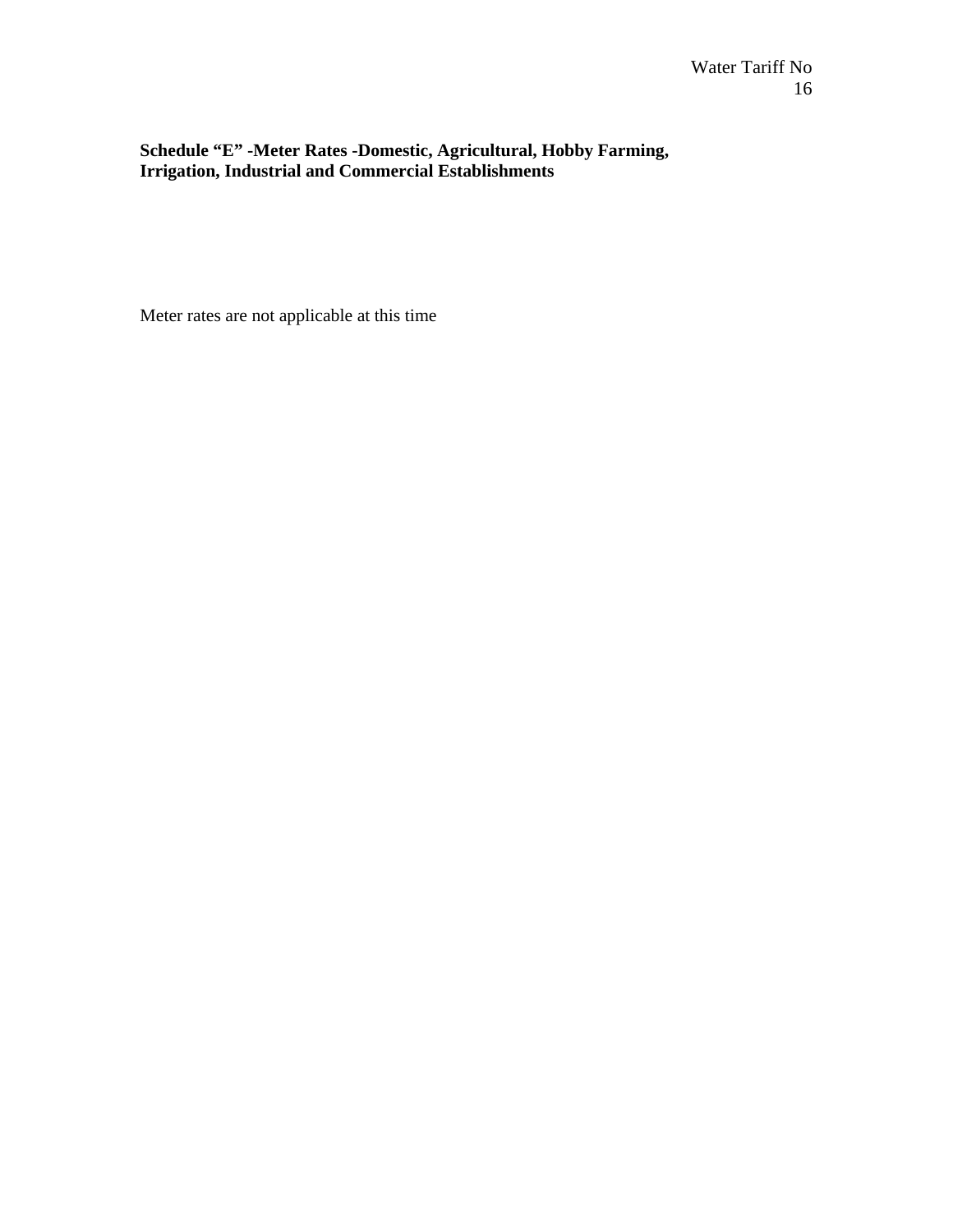## **Schedule "F" - Fire Hydrant & Standpipe Rates**

Per Fire Protection Agreement Applicability: Within that portion of the utility's authorized service area in the \_\_\_\_\_\_\_\_\_\_\_\_\_\_\_\_\_\_\_\_\_ fire protection district or other recognized local fire protection authority. Rates: Hydrants \$\_\_\_\_\_\_\_\_\_\_\_\_\_\_ (annually) Standpipes/Blow-Offs \$ (annually)

**Schedule "F" not applicable do to no fire hall or department.**